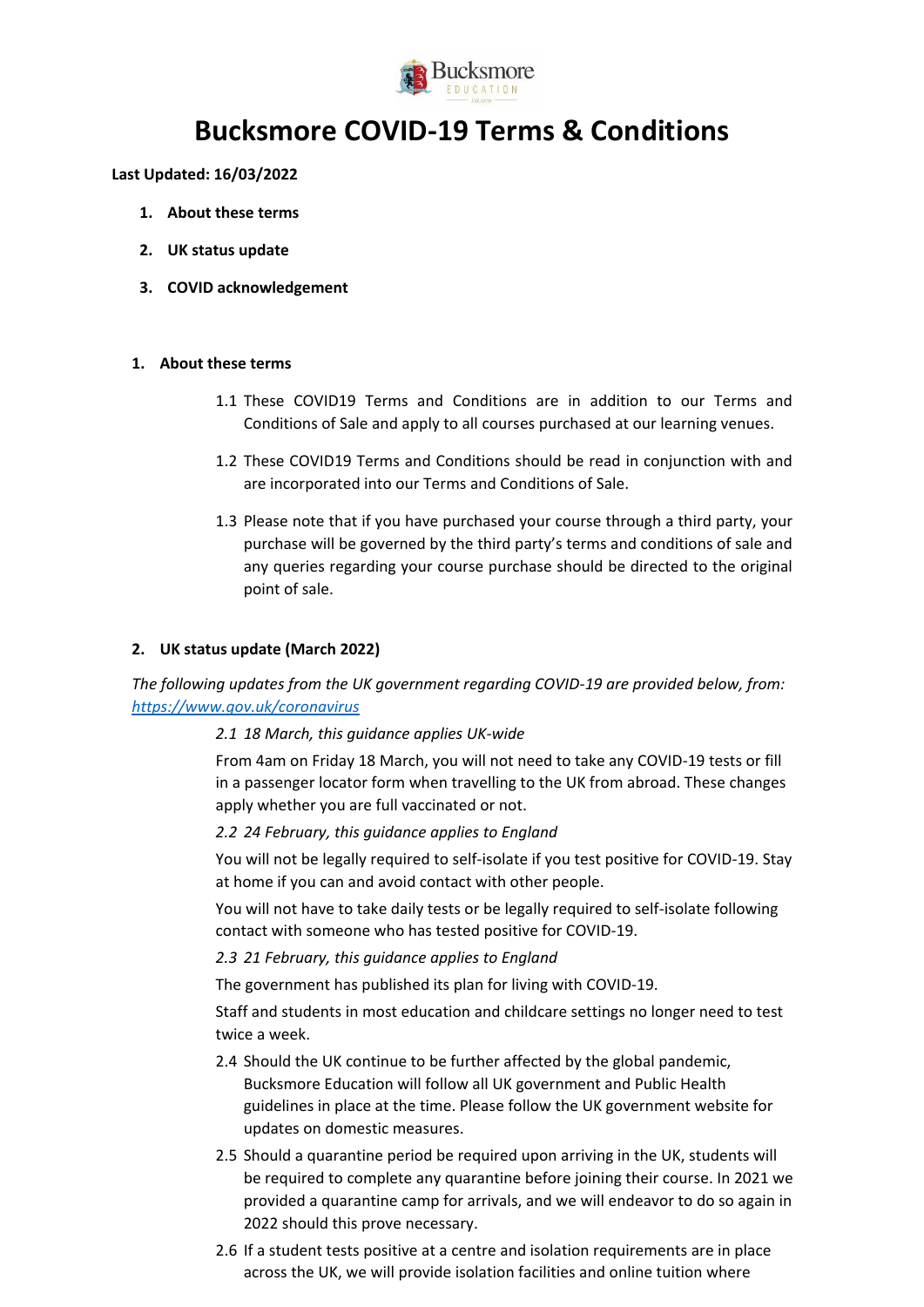

possible. Ideally this will be in the same centre, but due to operational and capacity restrictions, we may on occasion need to transfer students between centres. As above, please note that any medical costs or costs to extend the stay because of isolation can be claimed back using Bucksmore Education's insurance policy.

- 2.7 All parents and agents must assume responsibility for booking any compulsory PCR or Lateral Flow testing required by the UK government after arriving into the country. Bucksmore Education staff will assist students in taking the test, but agents and / or parents must book and order any compulsory tests, including those needed when leaving the UK. Bucksmore Education will assume no responsibility for any missed flights on departure for delays in testing, or the failure to book the required tests.
- 2.8 We acknowledge that circumstances may arise where a student's home country also imposes measures on international travel that may affect their summer travel plans. Any student may cancel their programme up to 8 weeks in advance of the course arrival date for any reason. After this date, if the student's home country (where they will be flying back to) imposes compulsory hotel quarantine upon arrival, Bucksmore Education will offer a full refund or option to postpone their booking. No refund will be due in the event of the student's home country mandating a home- based quarantine for the student, or any other lesser requirements.
- 2.9 For Home Tuition arrivals earlier than summer 2022, students may cancel up to 4 weeks before arrival free of charge. If the country moves to the UK red list later than 4 weeks before arrival, a full refund or option to postpone will again be offered in all circumstances.
- 2.10 For Home Tuition arrivals before Easter 2022, we would request evidence of a negative PCR test result within 72 hours before the arrival date. This applies even if not required by the UK government. Teachers are of course as nervous as anyone else, and we ask that students assist us to reassure our valued teachers.

## **3. Covid acknowledgement**

- 3.1 Before attending a Bucksmore Education course, students (and/or their parent/guardian) must familiarise themselves with and comply with the latest rules and guidance issued by the applicable country's government regarding COVID19.
- 3.2 By attending a course at one of the Bucksmore Education venues, all students (and/or their parent/guardian) are acknowledging their consent to, and agree to abide by, the safety precautions that have been adopted by the respective Bucksmore Education venue, which may include (but shall not be limited to) wearing of face coverings, lateral flow tests and/or non-invasive COVID19 status certification checks. Safety measures for each Bucksmore Education venue will be communicated in advance of each course commencing and specific student requirements will be set forth in the pre-visit email notifications. Failure to comply with any such precautions could result in students being asked to leave the learning venue. We further reserve the right to refuse entry to any person that refuses to comply with our safety protocols and a refund may not be provided.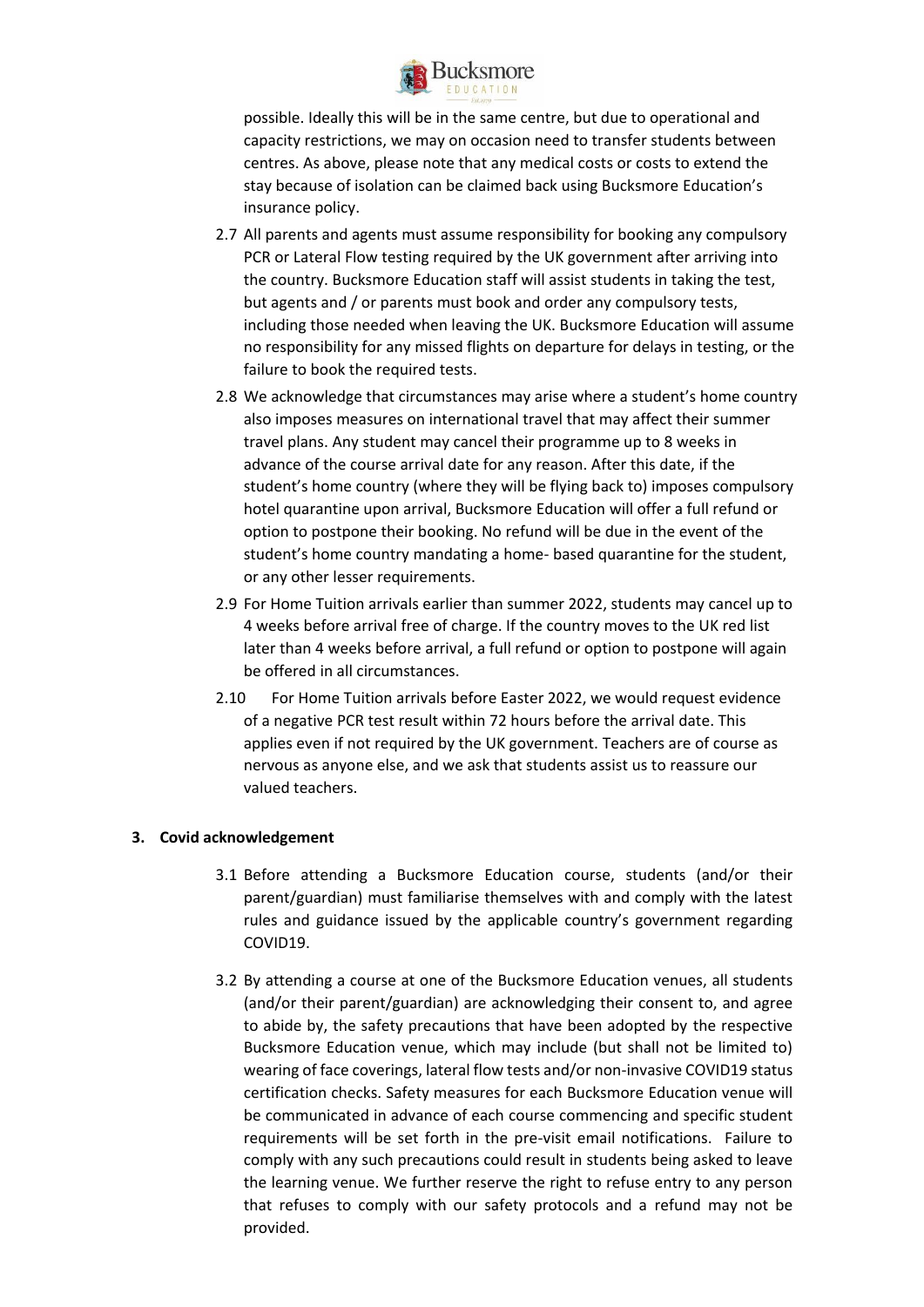

- 3.3 The safety measures at Bucksmore Education venues are intended to minimise the risk of contracting COVID19 but this risk cannot be completely eradicated. By purchasing a Bucksmore Education course, you are acknowledging that an inherent risk of exposure to COVID19 exists in any public place where people are present, and that you and those in your party voluntarily assume all risks related to exposure to COVID19 and agree not to hold Bucksmore Education, the venue, Bucksmore Education's partners or any of their affiliates, directors, officers, employees, agents, contractors or volunteers liable for any illness or injury. Anyone attending a Bucksmore Education course acknowledges that they do so at their own risk.
- 3.4 Overview of COVID and other forms of impact on payments and course fees
	- 3.4.1 If a student tests positive before arrival and is unable to travel as planned, Bucksmore will postpone / defer the programme to a later date free of charge. Evidence of a positive test must be provided to Bucksmore Education
	- 3.4.2 If a student is forced to isolate and is unable to travel as planned, Bucksmore Education will postpone / defer the programme to a later date free of charge. Evidence of enforced isolation by the local authority must be provided to Bucksmore Education
	- 3.4.3 Bucksmore Education insurance does not cover cancellation or course fee claims caused by a positive test or isolation before arriving in the UK
	- 3.4.4 We strongly recommend that students take out their own insurance policy which covers these cancellation costs if they are worried about the possibility of being unable to travel
	- 3.4.5 Bucksmore Education insurance does cover any costs incurred while in the UK for medical treatment OR if a student is unable to fly home on time. I.e. if a student tests positive and / or is forced to isolate and misses their flight home, Bucksmore Education insurance will cover costs for extra accommodation and the rebooked flight. Parents will need to pay Bucksmore Education for costs in advance and then claim using the Bucksmore Education insurance policy. An overview of the insurance general terms and conditions can be found here: [https://www.bucksmore.com/wp](https://www.bucksmore.com/wp-content/uploads/2021/11/STT-20057-2021-IPID.pdf)[content/uploads/2021/11/STT-20057-2021-IPID.pdf](https://www.bucksmore.com/wp-content/uploads/2021/11/STT-20057-2021-IPID.pdf)
	- 3.4.6 If any sanctions or other forms of limitations are set in place preventing you from making a payment it is at the discretion of Bucksmore Education to accept delayed payments before onboarding
	- 3.4.7 Due to any natural causes Bucksmore Education will give the same terms to those students under the COVID policy